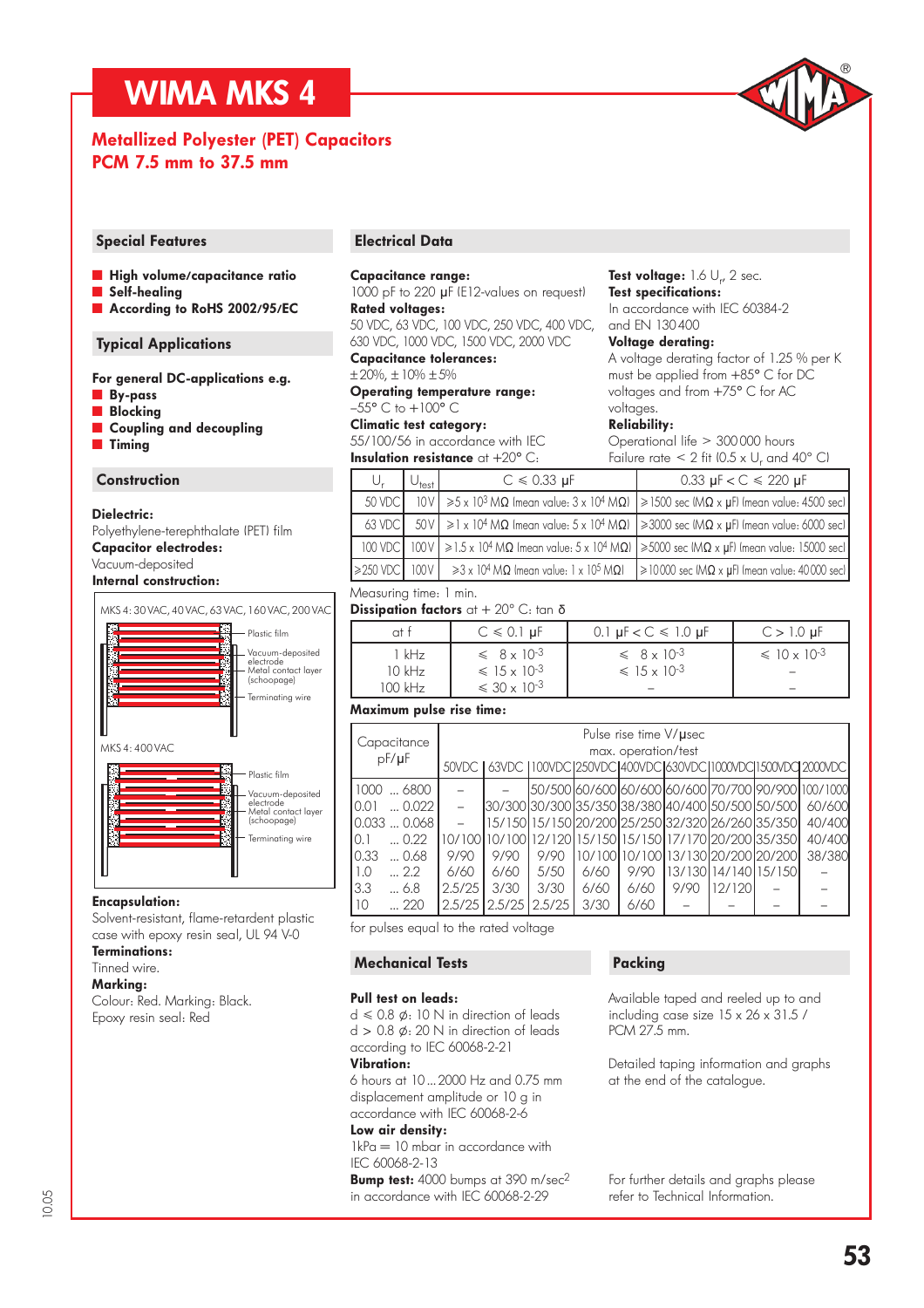## WIMA MKS 4

# D

### **Continuation**

### General Data

| Capac-    |                            |                 |                | 50 VDC/30 VAC*  |                              |                               | 63 VDC/40 VAC*          |                                        |                    |                       | 100 VDC/63 VAC*      |                |                                        |                          | 250 VDC/160 VAC*    |                |                                                                  |                       | 400 VDC/200 VAC*    |              |                   |
|-----------|----------------------------|-----------------|----------------|-----------------|------------------------------|-------------------------------|-------------------------|----------------------------------------|--------------------|-----------------------|----------------------|----------------|----------------------------------------|--------------------------|---------------------|----------------|------------------------------------------------------------------|-----------------------|---------------------|--------------|-------------------|
| itance    |                            | W               | Н              |                 | <b>PCM</b>                   | W.                            | Н                       |                                        | PCM <sup>**</sup>  | W                     | Н                    |                | PCM                                    | W                        | Н                   | L              | PCM <sup>**</sup>                                                | W                     | Н                   |              | PCM <sup>**</sup> |
| 1000 pF   |                            |                 |                |                 |                              |                               |                         |                                        |                    | 2.5                   | 7                    | 10             | 7.5                                    | 2.5                      | 7                   | 10             | $7.5^\circ$                                                      | 2.5                   | $\overline{ }$      | 10           | $7.5*$            |
| 1500      | $\eta$                     |                 |                |                 |                              |                               |                         |                                        |                    | 4<br>2.5              | 9<br>7               | 13<br>10       | $10*$<br>7.5'                          | 4<br>2.5                 | 9<br>$\overline{7}$ | 13<br>10       | $10*$<br>$7.5*$                                                  | $\overline{4}$<br>2.5 | 9<br>$\overline{7}$ | 13<br>10     | $10*$<br>$7.5*$   |
|           |                            |                 |                |                 |                              |                               |                         |                                        |                    | 4                     | 9                    | 13             | $10*$                                  | 4                        | 9                   | 13             | $10*$                                                            | 4                     | 9                   | 13           | $10*$             |
| 2200      |                            |                 |                |                 |                              |                               |                         |                                        |                    | 2.5                   | 7                    | 10             | 7.5                                    | 2.5                      | 7                   | 10             | 7.5                                                              | 2.5                   | 7                   | 10           | $7.5*$            |
| 3300 "    |                            |                 |                |                 |                              |                               |                         |                                        |                    | 4<br>2.5              | 9<br>7               | 13<br>10       | $10*$<br>7.5                           | 4<br>2.5                 | 9<br>7              | 13<br>10       | $10*$<br>7.5                                                     | 4<br>2.5              | 9<br>7              | 13<br>10     | $10*$<br>$7.5*$   |
|           |                            |                 |                |                 |                              |                               |                         |                                        |                    | 4                     | 9                    | 13             | $10*$                                  | 4                        | 9                   | 13             | $10*$                                                            | 4                     | 9                   | 13           | $10*$             |
| 4700 "    |                            |                 |                |                 |                              |                               |                         |                                        |                    | 2.5                   | 7                    | 10             | 7.5                                    | 2.5                      | 7                   | 10             | $7.5^*$                                                          | 2.5                   | $\overline{7}$      | 10           | $7.5*$            |
| 6800      | $\eta$                     |                 |                |                 |                              |                               |                         |                                        |                    | 4<br>2.5              | 9<br>7               | 13<br>10       | $10*$<br>7.5                           | 4<br>2.5                 | 9<br>7              | 13             | $10*$<br>$7.5*$                                                  | 4<br>2.5              | 9<br>$\overline{7}$ | 13<br>10     | $10*$<br>$7.5*$   |
|           |                            |                 |                |                 |                              |                               |                         |                                        |                    | 4                     | 9                    | 13             | $10*$                                  | 4                        | 9                   | 10<br>13       | $10*$                                                            | $\overline{4}$        | 9                   | 13           | $10*$             |
| 0.01      | $\mu$ F                    |                 |                |                 |                              | 2.5                           | 7                       | 10                                     | 7.5                | 2.5                   | $\overline{7}$       | 10             | 7.5                                    | 2.5                      | 7                   | 10             | $7.5^\circ$                                                      | 2.5                   | $\overline{7}$      | 10           | $7.5*$            |
|           |                            |                 |                |                 |                              | 4                             | 9                       | 13                                     | $10*$              | 4                     | 9                    | 13             | $10*$                                  | 4                        | 9                   | 13             | $10*$                                                            | 4                     | 9                   | 13           | $10*$             |
| $0.015$ " |                            |                 |                |                 |                              | 2.5<br>4                      | 7<br>9                  | 10<br>13                               | 7.5<br>$10*$       | 2.5<br>4              | $\overline{7}$<br>9  | 10<br>13       | 7.5<br>$10*$                           | 2.5<br>4                 | $\overline{7}$<br>9 | 10<br>13       | $7.5*$<br>$10*$                                                  | 3<br>4                | 8.5<br>9            | 10<br>13     | $7.5*$<br>$10*$   |
| $0.022$ " |                            |                 |                |                 |                              | 2.5                           | 7                       | 10                                     | 7.5                | 2.5                   | 7                    | 10             | 7.5'                                   | 2.5                      | 7                   | 10             | $7.5^{\circ}$                                                    | $\overline{4}$        | 9                   | 10           | $7.5*$            |
|           |                            |                 |                |                 |                              | 4                             | 9                       | 13                                     | $10*$              | 4                     | 9                    | 13             | $10*$                                  | 4                        | 9                   | 13             | $10*$                                                            | 4                     | 9                   | 13           | $10*$             |
| $0.033$ " |                            |                 |                |                 |                              | 2.5<br>4                      | 7<br>9                  | 10<br>13                               | 7.5<br>$10*$       | 2.5<br>4              | 7<br>9               | 10<br>13       | 7.5<br>$10*$                           | 2.5<br>4                 | 7<br>9              | 10<br>13       | $7.5*$<br>$10*$                                                  | 4<br>4                | 9<br>9              | 10<br>13     | $7.5*$<br>$10*$   |
| $0.047$ " |                            |                 |                |                 |                              | 2.5                           | 7                       | 10                                     | 7.5                | 2.5                   | 7                    | 10             | $7.5^{\circ}$                          | 3                        | 8.5                 | 10             | $7.5^*$                                                          | 5                     | 10.5                | 10.3         | $7.5*$            |
|           |                            |                 |                |                 |                              | 4                             | 9                       | 13                                     | $10*$              | 4                     | 9                    | 13             | $10*$                                  | 4                        | 9                   | 13             | $10*$                                                            | 4                     | 9                   | 13           | $10*$             |
| $0.068$ " |                            |                 |                |                 |                              | 2.5<br>4                      | 7<br>9                  | 10<br>13                               | 7.5<br>$10*$       | 2.5<br>4              | 7<br>$\varphi$       | 10<br>13       | 7.5<br>$10*$                           | 4<br>4                   | 9<br>9              | 10<br>13       | $7.5^*$<br>$10*$                                                 | 5<br>4                | 10.5<br>9           | 10.3<br>13   | $7.5*$<br>$10*$   |
| 0.1       | μF                         | 2.5             | $\overline{7}$ | 10              | 7.5                          | 2.5                           | 7                       | 10                                     | 7.5                | 2.5                   | 7                    | 10             | 7.5                                    | 4                        | 9                   | 10             | 7.5                                                              | 5                     | 10.5                | 10.3         | $7.5*$            |
|           |                            |                 |                |                 |                              | 4                             | 9                       | 13                                     | $10*$              | 4                     | 9                    | 13             | $10*$                                  | 4                        | 9                   | 13             | $10*$                                                            | 5                     | 11.                 | 13           | $10*$             |
| 0.15      |                            | 2.5             | 7              | 10              | 7.5                          | 2.5                           | 7                       | 10                                     | 7.5                | 3                     | 8.5                  | 10             | 7.5                                    | 5                        | 10.5                | 10.3           | $7.5*$                                                           | 5.7                   | 12.5                | 10.3         | $7.5*$            |
| 0.22      | $\boldsymbol{\mathit{II}}$ | 2.5             | 7              | 10              | 7.5                          | 4<br>3                        | 9<br>8.5                | 13<br>10                               | $10*$<br>7.5       | 4<br>3                | 9<br>8.5             | 13<br>10       | $10*$<br>7.5                           | 4<br>5                   | 9<br>10.5           | 13<br>10.3     | $10*$<br>$7.5^\circ$                                             | 6<br>6                | 12<br>12            | 13<br>13     | $10*$<br>$10*$    |
|           |                            |                 |                |                 |                              | 4                             | 9                       | 13                                     | $10*$              | 4                     | 9                    | 13             | $10*$                                  | 5                        | $\mathbf{1}$        | 13             | $10*$                                                            | 6                     | 12.5                | 18           | $15*$             |
| 0.33      |                            | 2.5             | 7              | 10              | 7.5                          | 4                             | 9                       | 10                                     | 7.5                | 4                     | 9                    | 10             | 7.5                                    | 5.7                      | 12.5                | 10.3           | $7.5^*$                                                          | 8                     | 15                  | 18           | 15                |
| 0.47      | $\boldsymbol{\mathit{II}}$ | 3               | 8.5            | 10              | 7.5                          | 4<br>4                        | 9<br>9                  | 13<br>10                               | $10*$<br>7.5       | $\overline{4}$<br>4.5 | 9<br>9.5             | 13<br>10.3     | $10*$<br>$7.5^{\circ}$                 | 5<br>6                   | $\vert \vert$<br>12 | 13<br>13       | $10*$<br>$10*$                                                   | 8                     | 15                  | 18           | $15*$             |
|           |                            |                 |                |                 |                              | 4                             | 9                       | 13                                     | $10*$              | 4                     | 9                    | 13             | $10*$                                  | 6                        | 12.5                | 18             | $15*$                                                            | 6                     | 15                  | 26.5         | 22.5*             |
| 0.68      |                            | 4               | 9              | 10              | 7.5                          | 5                             | 10.5                    | 10.3                                   | 7.5                | 5                     | 10.5                 | 10.3           | 7.5                                    | 7                        | 14                  | 18             | 15                                                               | 7                     | 16.5                | 26.5         | 22.5              |
|           |                            |                 |                |                 |                              | 4                             | 9                       | 13                                     | $10*$              | $\overline{4}$        | 9                    | 13             | $10*$                                  |                          |                     |                |                                                                  |                       |                     |              |                   |
| 1.0       | μF                         | 4               | 9              | 10              | 7.5                          | 5<br>4                        | 10.5<br>9               | 10.3<br>13                             | 7.5<br>$10*$       | 5.7<br>5              | 12.5<br>$\mathbb{1}$ | 10.3<br>13     | 7.5<br>$10*$                           | 8<br>6                   | 15<br>15            | 18<br>26.5     | $15*$<br>$22.5*$                                                 | 10.5<br>11            | 19<br>21            | 26.5<br>31.5 | $22.5*$<br>27.5*  |
| 1.5       |                            | 5               | 10.5           | 10.3            | 7.5                          | 5.7                           | 12.5                    | 10.3                                   | 7.5                | 6                     | 12                   | 13             | $10*$                                  | 9                        | 16                  | 18             | $15*$                                                            | 11                    | 21                  | 26.5         | $22.5*$           |
|           |                            |                 |                |                 |                              | 5                             | 11.                     | 13                                     | $10*$              | 7                     | 4                    | 18             | $15*$                                  | 7                        | 16.5                | 26.5           | 22.5*                                                            | $\mathbf{1}$          | 21                  | 31.5         | $27.5*$           |
| 2.2       |                            | 5.7             | 12.5           | 10.3            | 7.5                          | 5                             | $\overline{\mathbf{1}}$ | 13                                     | $10*$<br>$15*$     | 8                     | 15                   | 18             | $15*$<br>22.5                          | 10.5                     | 19                  | 26.5           | $22.5*$<br>$27.5*$                                               | 11                    | 21                  | 31.5         | 27.5              |
| 3.3       | $\mathbf{u}$               | 5.7             | 12.5           | 10.3            | 7.5                          | 6<br>6                        | 12.5<br>12              | 18<br>13                               | $10*$              | 6<br>9                | 15<br>16             | 26.5<br>18     | $15*$                                  | 9<br>$\vert \vert$       | 19<br>21            | 31.5<br>26.5   | $22.5*$                                                          | 13                    | 24                  | $31.5$ 27.5  |                   |
|           |                            |                 |                |                 |                              |                               | 14                      | 18                                     | $15*$              | $\overline{7}$        | 16.5                 | 26.5           | 22.5                                   | 11                       | 21                  | 31.5           | $ 27.5*$                                                         |                       |                     |              |                   |
| 4.7       |                            | 7.2             | 12.5           | 10.3            | $7.5^*$                      | 7                             | 14                      | 18                                     | $15*$              | 10.5                  | 19                   | 26.5           | 22.5*                                  | $\overline{\mathcal{L}}$ | 21                  | 31.5           | 27.5                                                             | 17                    | 29                  | $31.5$ 27.5  |                   |
| 6.8       |                            | 6<br>7.2        | 12<br>12.5     | 13<br>10.3      | $10*$<br>$7.5*$              | 6<br>8                        | 15<br>15                | 18                                     | 26.5 22.5<br>$15*$ | 9<br>10.5             | 19<br>19             | 31.5           | $27.5*$<br>$26.5$ 22.5*                | 13                       | 24                  | $31.5$ 27.5    |                                                                  | 17                    | 34.5                |              | $31.5$  27.5*     |
|           |                            | 6               | 12             | 13 <sup>°</sup> | $10*$                        | 7                             | 16.5                    |                                        | $26.5$ 22.5*       | $\mathbf{1}$          | 21                   |                | $31.5$  27.5*                          |                          |                     |                |                                                                  | 13                    | 24                  |              | 41.5 37.5 $*$     |
| 10        | $\mu$ F                    | 9               | 16             | 18              | $\overline{15}$              | 8.5                           | 18.5                    |                                        | 26.5 22.5*         | $\overline{13}$       | 24                   | $31.5$ 27.5    |                                        | 17                       | 29                  | $31.5$ 27.5    |                                                                  | 19                    | $\overline{32}$     | 41.5         | 37.5              |
| 15        |                            | $\overline{11}$ | 21             |                 | 26.5 22.5                    | Н<br>$\overline{\mathcal{L}}$ | 21<br>21                | $31.5$ 27.5                            | 26.5 22.5*         | 13                    | 24                   | $31.5$ 27.5    |                                        | 17                       | 34.5                |                | $31.5$ 27.5*                                                     | 20                    | 39.5                | 41.5 37.5    |                   |
|           |                            |                 |                |                 |                              | 11.                           | 21                      |                                        | $31.5$ 27.5        |                       |                      |                |                                        | 17                       | 29                  | 41.5           | 37.5*                                                            |                       |                     |              |                   |
| 22        |                            | $\mathbf{1}$    | 21             | $31.5$ 27.5     |                              | 13                            | 24                      | $31.5$ 27.5                            |                    | 15                    | 26                   | $31.5$ 27.5    |                                        | 19                       | 32                  | 41.5           | 37.5                                                             |                       |                     |              |                   |
| 33        | $\mathbf{u}$               | 13              | 24             |                 | $31.5$ 27.5                  | 15                            | 26                      | $31.5$ 27.5                            |                    | 17<br>13              | 29<br>24             |                | $31.5$ 27.5 <sup>*</sup><br>41.5 37.5* | 24                       |                     | 45.5 41.5 37.5 |                                                                  |                       |                     |              |                   |
| 47        | $\mathbf{u}$               | 15              | 26             |                 | $31.5$  27.5*                | 17                            | 29                      | $31.5$ 27.5                            |                    | 17                    | 29                   | $41.5$ 37.5    |                                        |                          | * AC voltage:       |                |                                                                  |                       |                     |              |                   |
|           |                            | 13              | 24             |                 | 41.5 37.5*                   | 17                            | 29                      | 41.5 37.5                              |                    |                       |                      |                |                                        |                          |                     |                | $f = 50$ Hz; 1.4 x U <sub>rms</sub> + UDC $\leq U_r$             |                       |                     |              |                   |
| 68        | $\mathbf{u}$               | 20<br>17        | 39.5<br>29     |                 | $31.5$ 27.5*<br>$41.5$ 37.5* | 20<br>19                      | 39.5<br>32              | $31.5$ 27.5*<br>41.5 37.5 <sup>*</sup> |                    | 20                    | 39.5                 | 41.5 37.5      |                                        |                          |                     |                | ** PCM = Printed circuit module = lead spacing                   |                       |                     |              |                   |
| 100       | $\mu$ F                    | 19              | 32             |                 | 41.5 37.5                    | 20                            | 39.5                    | $41.5$ 37.5                            |                    | 24                    |                      | 45.5 41.5 37.5 |                                        |                          |                     |                | New values and box sizes.                                        |                       |                     |              |                   |
| 150       |                            | 20              | 39.5           | $41.5$ 37.5     |                              | 24                            | 45.5                    | $41.5$ 37.5                            |                    |                       |                      |                |                                        |                          | Dims. in mm.        |                |                                                                  |                       |                     |              |                   |
| 220       |                            | 24              | 45.5           | $41.5$ 37.5     |                              |                               |                         |                                        |                    |                       |                      |                |                                        |                          |                     |                | Rights reserved to amend design data without prior notification. |                       |                     |              |                   |

Continuation page 55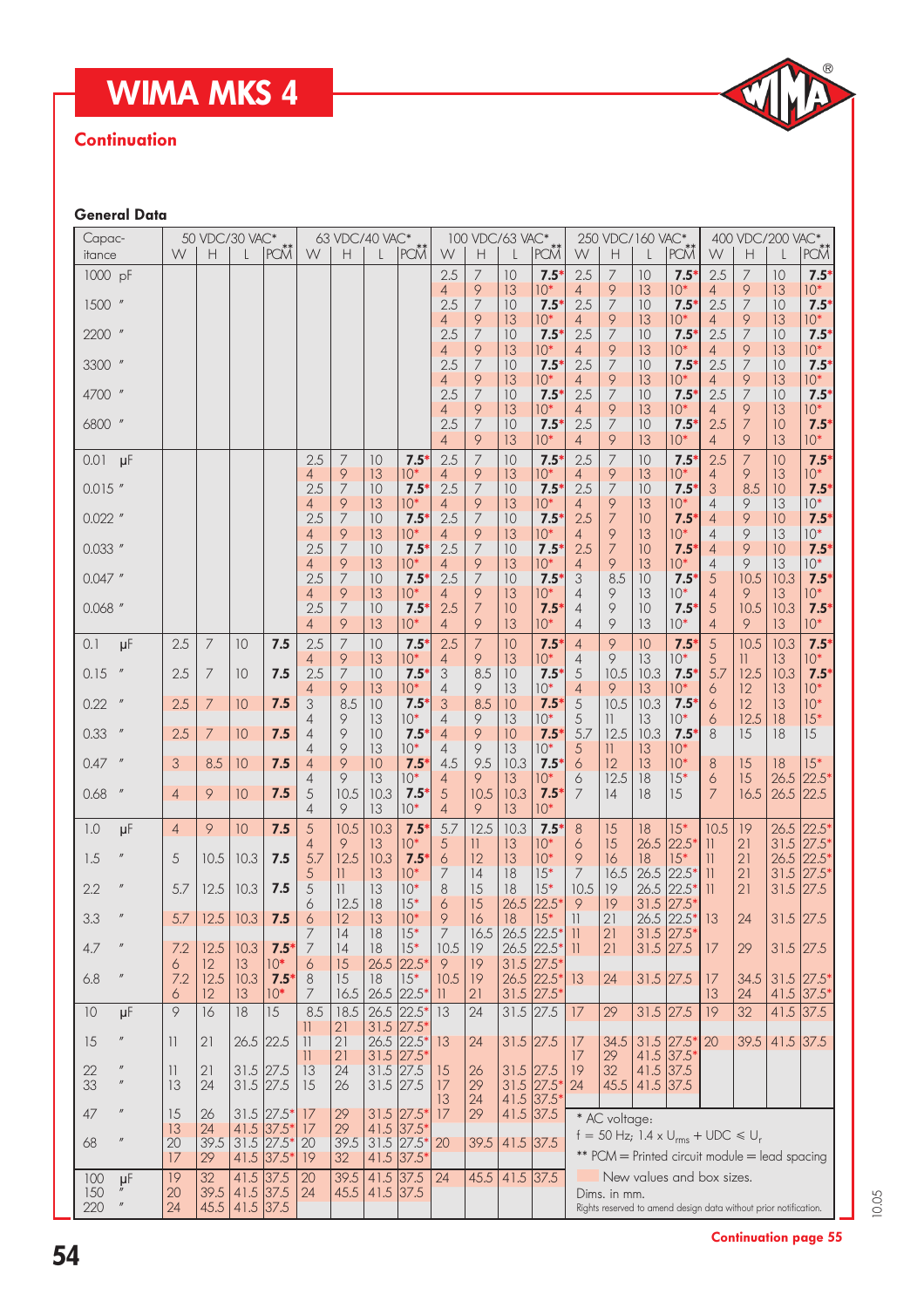## WIMA MKS 4

### **Continuation**

# D

### General Data

| Capacitance                                                                                                                                                                                                                                                                                                                                                                                                                                                             | 630 VDC/400 VAC*                   |                                     |                      | 1000 VDC/400 VAC*             |                    |                       | 1500 VDC/400 VAC*  |                             |                   |                                          |              | 2000 VDC/400 VAC*  |                       |                          |                            |                  |
|-------------------------------------------------------------------------------------------------------------------------------------------------------------------------------------------------------------------------------------------------------------------------------------------------------------------------------------------------------------------------------------------------------------------------------------------------------------------------|------------------------------------|-------------------------------------|----------------------|-------------------------------|--------------------|-----------------------|--------------------|-----------------------------|-------------------|------------------------------------------|--------------|--------------------|-----------------------|--------------------------|----------------------------|------------------|
|                                                                                                                                                                                                                                                                                                                                                                                                                                                                         | W                                  | Н                                   |                      | PCM <sup>**</sup>             | W                  | $\mathsf{H}$          |                    | PCM                         | W                 | H                                        |              | PCM                | W                     | Н                        |                            | PCM              |
| 1000 pF                                                                                                                                                                                                                                                                                                                                                                                                                                                                 | 2.5                                | 7<br>9                              | 10<br>13             | $7.5***$<br>$10*$             | 2.5                | 7<br>9                | 10<br>13           | $7.5*$<br>$10*$             | $\overline{4}$    | 9                                        | 13           | 10                 | $\overline{4}$        | 9                        | 13                         | 10               |
| 1500<br>$\boldsymbol{\mathit{II}}$                                                                                                                                                                                                                                                                                                                                                                                                                                      | 4<br>2.5<br>4                      | 7<br>9                              | 10<br>13             | $7.5***$<br>$10*$             | 4<br>2.5<br>4      | 7<br>9                | 10<br>13           | $7.5*$<br>$10*$             | $\overline{4}$    | 9                                        | 13           | 10                 | $\overline{4}$        | 9                        | 13                         | 10               |
| 2200 "                                                                                                                                                                                                                                                                                                                                                                                                                                                                  | 2.5<br>4                           | 7<br>9                              | 10<br>13             | $7.5***$<br>$10*$             | 3<br>4             | 8.5<br>9              | 10<br>13           | $7.5*$<br>$10*$             | $\overline{4}$    | 9                                        | 13           | 10                 | 5                     | $\mathcal{V}$            | 13                         | 10               |
| $\boldsymbol{n}$<br>3300                                                                                                                                                                                                                                                                                                                                                                                                                                                | 2.5<br>4                           | 7<br>9                              | 10<br>13             | $7.5***$<br>$10*$             | 4<br>4             | 9<br>9                | 10<br>13           | $7.5*$<br>$10*$             | 4                 | 9                                        | 13           | 10                 | 6<br>5                | 12<br>11                 | 13<br>18                   | $10*$<br>$15*$   |
| 4700 "                                                                                                                                                                                                                                                                                                                                                                                                                                                                  | 2.5<br>4                           | 7<br>9                              | 10<br>13             | $7.5***$<br>$10*$             | 4<br>4             | 9<br>9                | 10<br>13           | $7.5*$<br>$10*$             | 4<br>5            | 9<br>$\mathbf{1}$                        | 13<br>18     | $10*$<br>$15*$     | $\overline{5}$        | $\overline{\phantom{a}}$ | 18                         | 15               |
| 6800 "                                                                                                                                                                                                                                                                                                                                                                                                                                                                  | 3<br>4                             | 8.5<br>9                            | 10<br>13             | $7.5***$<br>$10*$             | 4.5<br>4           | 9.5<br>9              | 10.3<br>13         | $7.5*$<br>$10*$             | 5<br>5            | $\mathcal{V}$<br>$\overline{\mathbf{1}}$ | 13<br>18     | $10*$<br>$15*$     | 6                     | 12.5                     | 18                         | 15               |
| $\mu$ F<br>0.01                                                                                                                                                                                                                                                                                                                                                                                                                                                         | 3<br>4                             | 8.5<br>9                            | 10<br>13             | $7.5***$<br>$10*$             | 5<br>5             | 10.5<br>$\mathcal{H}$ | 10.3<br>13         | $7.5*$<br>$10*$             | 6<br>5            | 12<br>11                                 | 13<br>18     | $10*$<br>$15*$     | 7<br>6                | 4<br>15                  | 18<br>26.5                 | $15*$<br>$22.5*$ |
| $0.015$ "                                                                                                                                                                                                                                                                                                                                                                                                                                                               | 4<br>4                             | 9<br>9                              | 10<br>13             | $7.5***$<br>$10*$             | 5.7<br>6           | 12.5<br>12            | 10.3<br>13         | $7.5*$<br>$10*$             | 6                 | 12.5                                     | 18           | 15                 | 6                     | 15                       | 26.5                       | 22.5             |
| $0.022$ "                                                                                                                                                                                                                                                                                                                                                                                                                                                               | 4.5<br>4                           | 9.5<br>9                            | 10.3<br>13           | $7.5***$<br>$10*$             | 5                  | 11                    | 18                 | 15                          | 7<br>6            | 14<br>15                                 | 18<br>26.5   | $15*$<br>$22.5*$   | 7                     | 16.5                     | 26.5                       | 22.5             |
| $0.033$ "                                                                                                                                                                                                                                                                                                                                                                                                                                                               | 5                                  | 10.5                                | 10.3                 | $7.5***$                      | 6                  | 12.5                  | 18                 | $15*$                       | 8                 | 15                                       | 18           | $15*$              | 10.5                  | 19                       | 26.5                       | 22.5             |
| $0.047$ "                                                                                                                                                                                                                                                                                                                                                                                                                                                               | 5<br>5.7                           | $\overline{11}$<br>12.5             | 13<br>10.3           | $10*$<br>$7.5***$             | 6<br>7             | 15<br>14              | 26.5<br>18         | $22.5*$<br>$15*$            | 6<br>7            | 15<br>16.5                               | 26.5<br>26.5 | $22.5*$<br>22.5    | 11                    | 21                       | 26.5                       | $22.5*$          |
| $0.068$ "                                                                                                                                                                                                                                                                                                                                                                                                                                                               | 6<br>6<br>5                        | 12<br>12<br>$\overline{\mathbf{1}}$ | 13<br>13<br>18       | $10*$<br>$10*$<br>$15*$       | 6<br>8<br>6        | 15<br>15<br>15        | 26.5<br>18<br>26.5 | $22.5*$<br>$15*$<br>$22.5*$ | 8.5               | 18.5                                     | 26.5         | 22.5               | $\overline{11}$<br>11 | 21<br>21                 | 31.5<br>31.5               | $27.5*$<br>27.5  |
| $\mu$ F<br>0.1                                                                                                                                                                                                                                                                                                                                                                                                                                                          | 6                                  | 12.5                                | 18                   | $15*$                         | 9                  | 16                    | 18                 | $15*$                       | 10.5              | 19                                       | 26.5         | $22.5*$            | 13                    | 24                       | 31.5                       | 27.5             |
| $\boldsymbol{\mathit{II}}$<br>0.15                                                                                                                                                                                                                                                                                                                                                                                                                                      | 6<br>7                             | 15<br> 4                            | 26.5<br>18           | $22.5*$<br>$15*$              | 7<br>8.5           | 16.5<br>18.5          | 26.5<br>26.5       | $22.5*$<br>22.5             | 9<br>11           | 19<br>21                                 | 31.5<br>31.5 | $27.5*$<br>27.5    | 17                    | 29                       | 31.5                       | $27.5*$          |
| $\boldsymbol{n}$<br>0.22                                                                                                                                                                                                                                                                                                                                                                                                                                                | 6<br>8                             | 15<br>15                            | 26.5<br>18           | $22.5*$<br>$15*$              | 10.5               | 19                    | 26.5               | 22.5                        | 13                | 24                                       | 31.5         | 27.5               | 13<br>17              | 24<br>29                 | 41.5<br>41.5               | $37.5*$<br>37.5  |
| $\boldsymbol{\mathit{II}}$<br>0.33                                                                                                                                                                                                                                                                                                                                                                                                                                      | 6<br>7                             | 15<br>16.5                          | 26.5<br>26.5         | $22.5*$<br>$22.5*$            | 11                 | 21                    | 26.5               | $22.5*$                     | 17                | 34.5                                     | 31.5         | $27.5*$            | 20                    | 39.5                     | 41.5                       | 37.5             |
| $\prime\prime$<br>0.47                                                                                                                                                                                                                                                                                                                                                                                                                                                  | 9<br>10.5                          | 19<br>19                            | 31.5<br>26.5         | $27.5*$<br>$22.5*$            | $\mathbf{1}$<br>13 | 21<br>24              | 31.5<br>31.5       | $27.5*$<br>27.5             | 17<br>20          | 29<br>39.5                               | 41.5<br>31.5 | $37.5*$<br>$27.5*$ | 24                    | 45.5                     | 41.5                       | 37.5             |
| $\boldsymbol{\mathit{II}}%{\mathit{II}}%{\mathit{II}}%{\mathit{II}}%{\mathit{II}}%{\mathit{II}}%{\mathit{II}}%{\mathit{II}}%{\mathit{II}}%{\mathit{II}}%{\mathit{II}}%{\mathit{II}}%{\mathit{II}}%{\mathit{II}}%{\mathit{II}}%{\mathit{II}}%{\mathit{II}}%{\mathit{II}}%{\mathit{II}}%{\mathit{II}}%{\mathit{II}}%{\mathit{II}}%{\mathit{II}}%{\mathit{II}}%{\mathit{II}}%{\mathit{II}}%{\mathit{II}}%{\mathit{II}}%{\mathit{II}}%{\mathit{II}}%{\mathit{II}}%$<br>0.68 | 9<br>$\left  {}\right $<br>$\vert$ | 19<br>21<br>21                      | 31.5<br>26.5<br>31.5 | $27.5*$<br>$22.5*$<br>$27.5*$ | 15                 | 26                    | 31.5               | 27.5                        | 17<br>20          | 29<br>39.5                               | 41.5<br>41.5 | $37.5*$<br>37.5    |                       |                          |                            |                  |
| 1.0<br>μF                                                                                                                                                                                                                                                                                                                                                                                                                                                               | 11                                 | 21                                  | 31.5                 | 27.5                          | 17<br>17           | 29<br>29              | 31.5<br>41.5       | $27.5*$<br>$37.5*$          | 24                | 45.5                                     | 41.5         | 37.5               |                       |                          |                            |                  |
| $\boldsymbol{\mathit{II}}$<br>1.5<br>$\boldsymbol{\mathit{II}}$<br>2.2                                                                                                                                                                                                                                                                                                                                                                                                  | 15<br>17                           | 26<br>34.5                          | 31.5<br>31.5         | 27.5<br>$27.5*$               | 19<br>20           | 32<br>39.5            | 41.5<br>41.5       | 37.5<br>37.5                |                   |                                          |              |                    |                       |                          |                            |                  |
| $\boldsymbol{\mathit{II}}$<br>3.3                                                                                                                                                                                                                                                                                                                                                                                                                                       | 15<br>20                           | 26<br>39.5                          | 41.5<br>31.5         | $37.5*$<br>$27.5*$            | 24                 | 45.5                  | 41.5               | 37.5                        |                   |                                          |              |                    |                       |                          |                            |                  |
| 4.7<br>6.8                                                                                                                                                                                                                                                                                                                                                                                                                                                              | 19<br>20<br>24                     | 32 <sup>°</sup><br>39.5<br>45.5     | 41.5<br>41.5<br>41.5 | $37.5*$<br>37.5<br>37.5       |                    |                       |                    |                             |                   |                                          |              |                    |                       |                          |                            |                  |
| * AC voltage: $f = 50$ Hz; 1.4 x U <sub>rms</sub> + UDC $\leq U_r$                                                                                                                                                                                                                                                                                                                                                                                                      |                                    |                                     |                      |                               |                    |                       |                    |                             |                   |                                          |              |                    |                       |                          |                            |                  |
| ** PCM = Printed circuit module = lead spacing                                                                                                                                                                                                                                                                                                                                                                                                                          |                                    |                                     |                      |                               |                    |                       |                    |                             |                   |                                          |              | W                  |                       |                          |                            |                  |
| New values and box sizes.                                                                                                                                                                                                                                                                                                                                                                                                                                               |                                    |                                     |                      |                               |                    |                       |                    |                             |                   |                                          |              |                    |                       |                          |                            |                  |
| * On ordering please state the required PCM (lead spacing)!                                                                                                                                                                                                                                                                                                                                                                                                             |                                    |                                     |                      |                               |                    |                       |                    | Ød                          | <b>PCM</b>        | W                                        |              | Н                  |                       |                          |                            |                  |
| If not specified, smaller PCM will be booked.                                                                                                                                                                                                                                                                                                                                                                                                                           |                                    |                                     |                      |                               |                    |                       |                    | 0.5<br>0.7                  | 7.5<br>7.5        | $\leq 3$<br>$\geqslant 4$                |              |                    |                       |                          |                            |                  |
| ** Admissible AC voltage 250 VAC max.                                                                                                                                                                                                                                                                                                                                                                                                                                   |                                    |                                     |                      |                               |                    |                       |                    | 0.7<br>0.8                  | 10<br>$15 - 22.5$ |                                          | $-2$<br>6    | d                  |                       |                          | <b>PCM</b>                 |                  |
| Dims. in mm.                                                                                                                                                                                                                                                                                                                                                                                                                                                            |                                    |                                     |                      |                               |                    |                       |                    | 0.8<br>1.0                  | 27.5<br>27.5      | $\leqslant$ 15<br>> 15                   |              |                    |                       |                          | at the lead exit<br>points |                  |
| Taped version see page 100.                                                                                                                                                                                                                                                                                                                                                                                                                                             |                                    |                                     |                      |                               |                    |                       |                    | 1.0                         | 37.5              |                                          |              |                    |                       |                          | $(\pm 0.4)$                |                  |
| Rights reserved to amend design data without prior notification.                                                                                                                                                                                                                                                                                                                                                                                                        |                                    |                                     |                      |                               |                    |                       |                    |                             |                   |                                          |              |                    |                       |                          |                            |                  |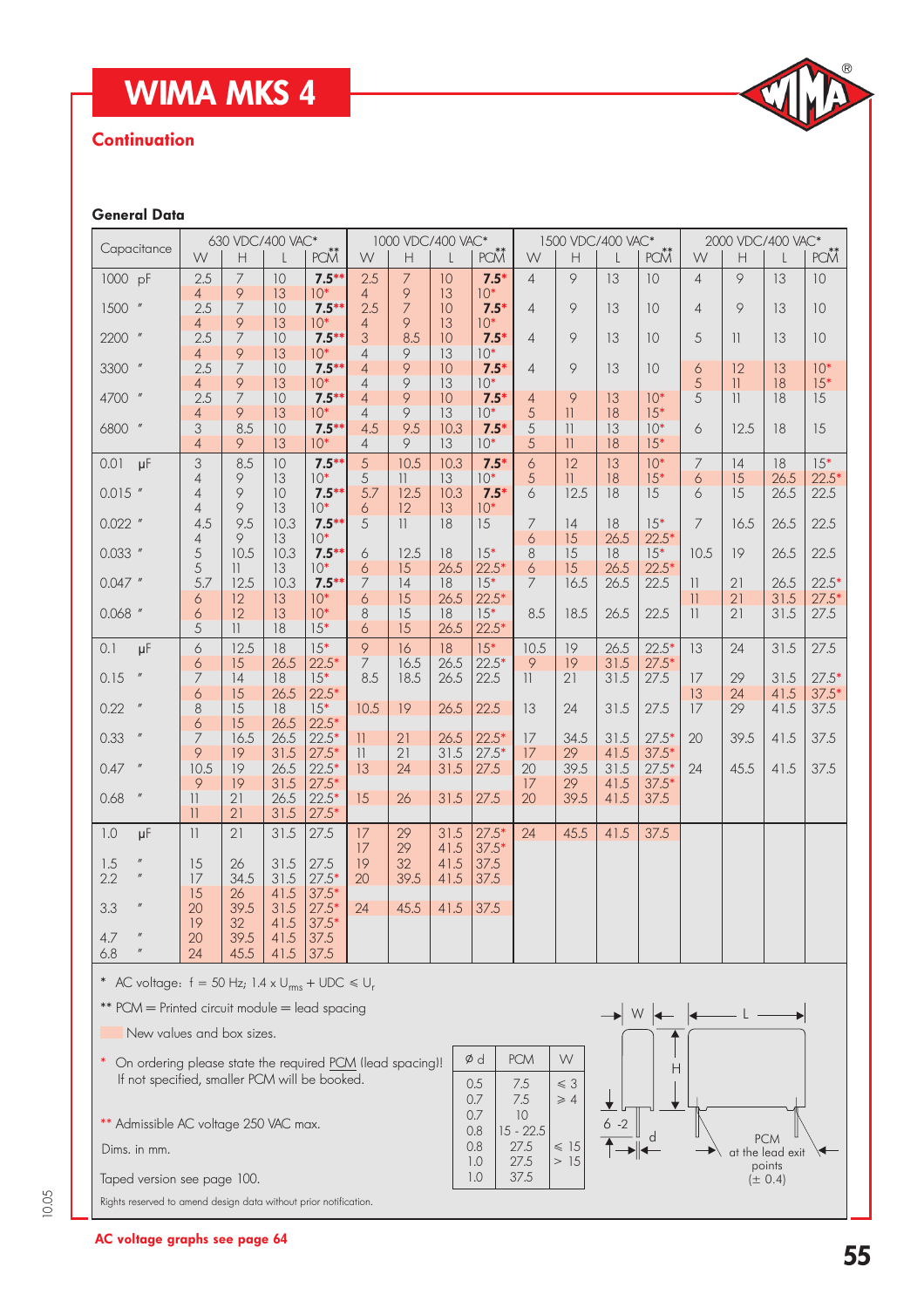### WIMA MKP 4

### **Continuation**



Permissible AC voltage in relation to frequency at 10° C internal temperature rise (general guide).



Technical information and general data see page 53.

D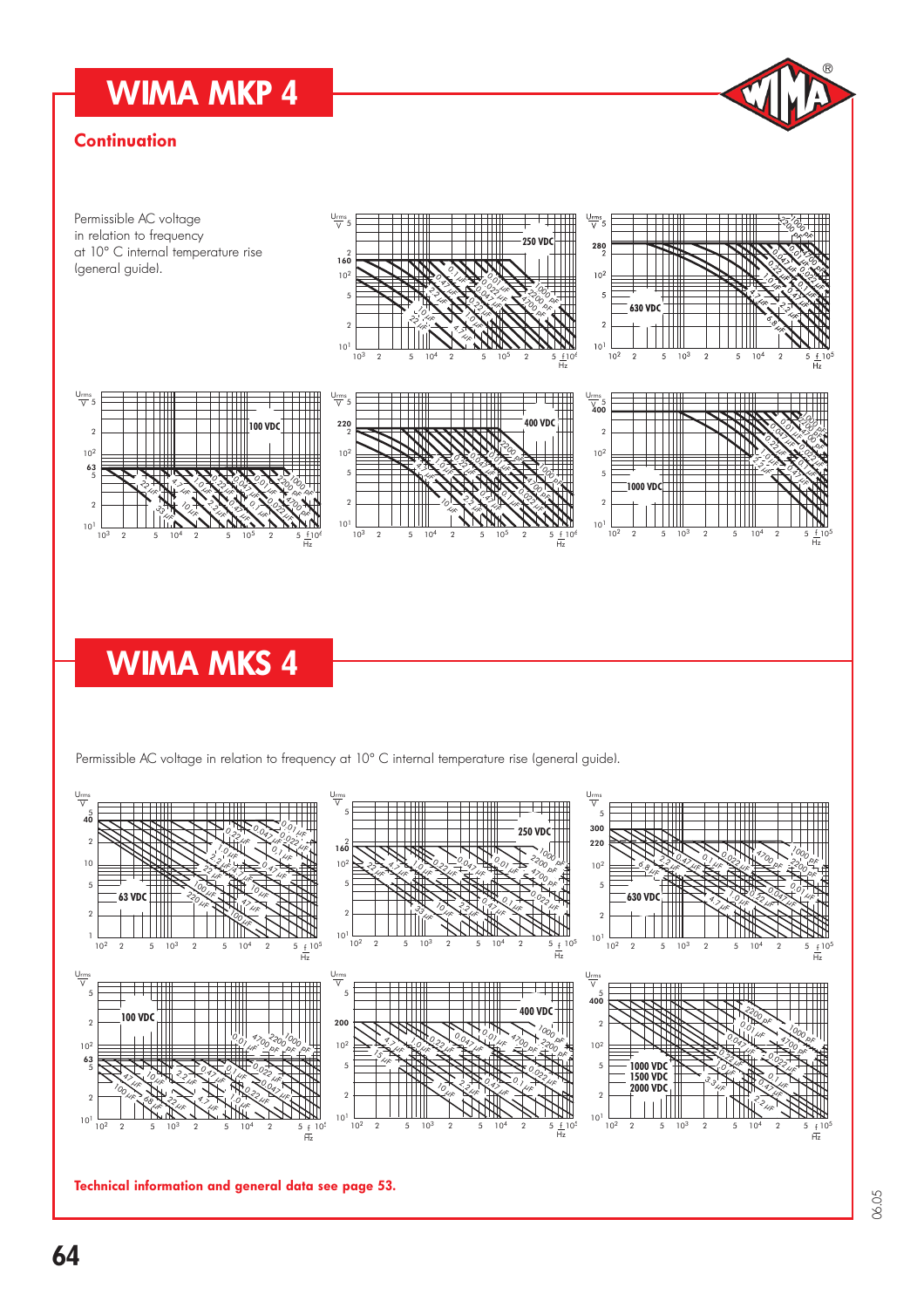### Recommendation for Processing and Application of Through-Hole Capacitors



A preheating of through-hole WIMA capacitors is allowed for temperatures  $T_{max}$  < 100 $^{\circ}$  C. In practice a preheating duration of t < 5 min. has been proven to be best.

### Single wave soldering

Soldering bath temperature: T < 260°C Immersion time:  $t < 5$  sec

### Double wave soldring

Soldering bath temperature: T < 260°C Immersion time:  $2 \times t < 3$  sec



Temperature/time graph for the maximum permissible solder bath temperature for the wave soldering of through-hole WIMA capacitors

### WIMA Quality and Environmental Philosophy

### ISO 9001:2000 Certification

ISO 9001:2000 is an international basic standard of quality assurance systems for all branches of industry. The approval according to ISO 9001:2000 of our factories by the VDE inspectorate certifies that organisation, equipment and monitoring of quality assurance in our factories correspond to internationally recognized standards.

### WIMA WPCS

The WIMA Process Control System (WPCS) is a quality surveillance and optimization system developed by WIMA. WPCS is a major part of the quality-oriented WIMA production. Points of application of WPCS during production process:

- incoming material inspection
- metallization
- film inspection
- schoopage
- pre-healing
- lead attachment
- cast resin preparation/ encapsulation
- 100% final inspection
- AQL check

### WIMA Environmental Policy

All WIMA capacitors, irrespective of whether through-hole devices or SMD, are made of environmentally friendly materials. Neither during manufacture nor in the product itself any toxic substances are used, e.g.

– Lead – PBB/PBDE

- 
- CFC Cadmium
- Hydrocarbon chloride Mercury
- Chromium 6+ etc.

We merely use pure, recyclable materials for packing our components, such as:

– Arsenic

- " carton
- " cardboard
- adhesive tape made of paper
- polystyrene

We almost completely refrain from using packing materials such as:

- **.** foamed polystyrene (Styropor®)
- **.** adhesive tapes made of plastic
- $\bullet$  metal clips

### RoHS Compliance

According to the RoHS Directive 2002/95/EC certain hazardous substances like e.g. lead, cadmium, mercury must not be used any longer in electronic equipment as of July 1st, 2006. For the sake of the environment WIMA has refraind from using such substances since years already.



Tape for lead-free WIMA capacitors

### ISO 14001:2005

WIMA's environmental management has been established in accordance with the guidelines of ISO 14001. The certification is under preparation and is expected to be accomplished by June 2006.